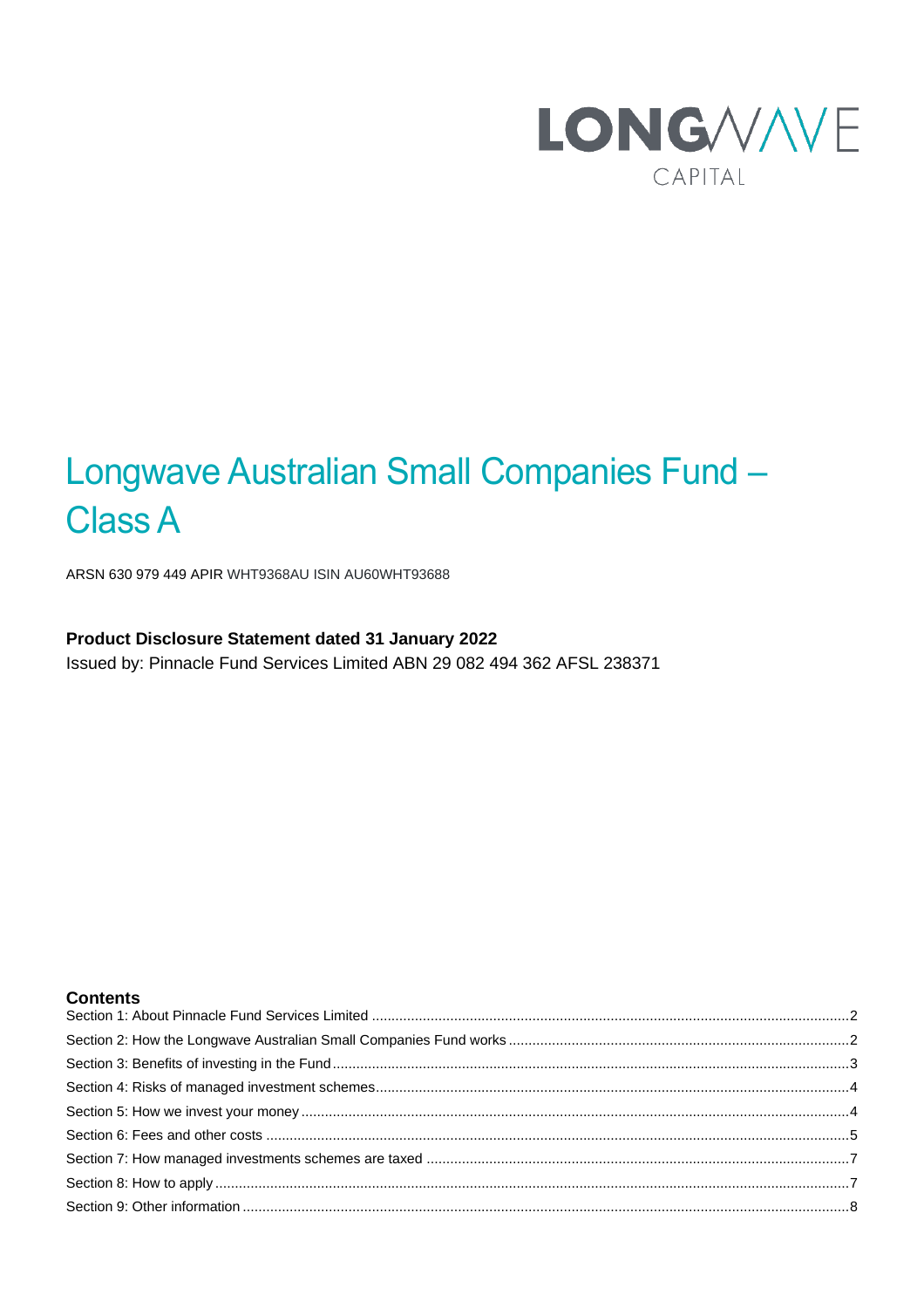#### **Important information**

This Product Disclosure Statement ('PDS') provides a summary of significant information you need to make a decision about the Longwave Australian Small Companies Fund ARSN 630 979 449 ('Fund'). The PDS should be considered before making a decision to invest in the Fund. It includes references to other important information which is in the Additional Information to the PDS and forms part of this PDS. You can access these documents at www.longwavecapital.com or call 1300 010 311 for a copy. The information in the PDS is general information only. To the extent the information in the PDS constitutes financial product advice, such advice is general advice only and has been prepared without taking into account your objectives, personal financial situation or needs. Before investing, you should consider the appropriateness of the advice in light of your own objectives, financial situation and needs, and consider obtaining financial advice tailored to your personal circumstances. You should also read the PDS before making any decision about whether to acquire units. The investment offered in the PDS is available only to persons receiving the PDS (electronically or in hard copy) within Australia and New Zealand. Units in the Fund may not be offered or sold within the US, or sold to, or for the account or benefit of, any 'US Persons' (as defined in Regulation S of the US Securities Act 1933, as amended).

All monetary amounts referred to in the PDS and the Additional Information to the PDS are given in Australian dollars and all phone/fax numbers are to phone/fax numbers in Australia (unless otherwise stated). All calculation examples shown are rounded to the nearest whole dollar.

A reference to a 'Business Day' is a reference to a day which is not a Saturday, Sunday or public holiday in New South Wales, Australia.

#### **Updated information**

The information in the PDS may change over time. The Responsible Entity may update this information where this does not involve a material adverse change and make it available to you, where permitted by law, via www.longwavecapital.com. You can also obtain updated information by contacting us on 1300 010 311. A paper copy of any updated information is available free on request. by making an application to acquire a unit, you agree to receive certain communications and disclosures in relation the Fund and units in digital form.

You should read the important information set out in the 'Additional Information to the PDS' located at www.longwavecapital.com. The material in the Additional Information to the PDS may change between the time when you read the PDS and the day when you sign the Application Form.

# <span id="page-1-0"></span>**Section 1: About Pinnacle Fund Services Limited**

## **Pinnacle Fund Services Limited**

Pinnacle Fund Services Limited ABN 29 082 494 362 AFSL 238371 is the responsible entity ('Responsible Entity', 'we', 'our', 'us') of the Longwave Australian Small Companies Fund ARSN 630 979 449 ('Fund').

Pinnacle Fund Services Limited is wholly owned by Pinnacle Investment Management Limited ABN 66 109 659 109 AFSL 322140 ('Pinnacle'). Pinnacle supports the development of high-quality investment management businesses and is the distributor of the Fund.

Citigroup Pty Limited ('Citi') has been appointed as Custodian and Fund Administrator for the Fund. Citi's role as Custodian is limited to holding assets of the Fund. As the Fund Administrator, Citi is responsible for the day to day administration of the Fund. We have appointed Longwave Capital Partners Pty Ltd ABN 17 629 034 902 ('Longwave' or 'Investment Manager') as the investment manager of the Fund. Longwave has been appointed as a corporate authorised representative (1269404) of Pinnacle.

Neither the Responsible Entity nor Longwave guarantees the performance of the Fund or the return of capital or income. Your investment in the Fund is subject to investment risk. This could involve delays in repayment and loss of income or the principal invested.

## **Longwave Capital Partners Pty Ltd**

Longwave believes in the value of deep fundamental understanding of the securities in which they invest. They also believe that the discipline of a quantitative approach allows the testing and evolution of their investment process and guards against behavioural biases which may otherwise negatively impact investment performance.

## <span id="page-1-1"></span>**Section 2: How the Longwave Australian Small Companies Fund works**

| <b>How does</b><br>the Fund<br>operate? | The Fund is a registered managed investment scheme. When you invest in the Fund, your money will be pooled<br>with that of other investors and you will be issued 'units'. Each unit held in the Fund gives the unit holder a<br>beneficial interest in the Fund as a whole, but not in any particular asset of the Fund. Holding units in the Fund<br>does not give a unit holder the right to participate in the management or operation of the Fund. Each unit in the<br>Fund offered or issued under this PDS is of equal value and identical rights (as between units of the same class)<br>are attached to all such units. |          |  |
|-----------------------------------------|----------------------------------------------------------------------------------------------------------------------------------------------------------------------------------------------------------------------------------------------------------------------------------------------------------------------------------------------------------------------------------------------------------------------------------------------------------------------------------------------------------------------------------------------------------------------------------------------------------------------------------|----------|--|
|                                         | We are required by the Corporations Act to treat all unitholders within a class of units equally and unitholders in<br>different classes fairly. We will keep a record of the number of units you have bought.                                                                                                                                                                                                                                                                                                                                                                                                                   |          |  |
| <b>Applications</b>                     | You can increase your investment at any time by buying more units in the Fund. When you make an investment<br>in the Fund, your units will be allocated to you based on the entry price for the Business Day your application is<br>processed.                                                                                                                                                                                                                                                                                                                                                                                   |          |  |
| <b>Minimum</b>                          | Minimum initial investment                                                                                                                                                                                                                                                                                                                                                                                                                                                                                                                                                                                                       | \$25,000 |  |
| investments <sup>1</sup>                | Minimum additional investment amount                                                                                                                                                                                                                                                                                                                                                                                                                                                                                                                                                                                             | \$5,000  |  |
|                                         | Minimum withdrawal amount                                                                                                                                                                                                                                                                                                                                                                                                                                                                                                                                                                                                        | \$5,000  |  |
|                                         | Minimum investment balance                                                                                                                                                                                                                                                                                                                                                                                                                                                                                                                                                                                                       | \$10,000 |  |
|                                         | The minimum initial investment amount does not apply to investments through an IDPS.                                                                                                                                                                                                                                                                                                                                                                                                                                                                                                                                             |          |  |
| Withdrawal                              | You can decrease your investment at any time by withdrawing your units in the Fund. When you withdraw, your<br>units will be redeemed based on the exit price for the Business Day on which your withdrawal request is<br>processed. Direct withdrawal requests can be made daily, and must be received by the Fund Administrator,                                                                                                                                                                                                                                                                                               |          |  |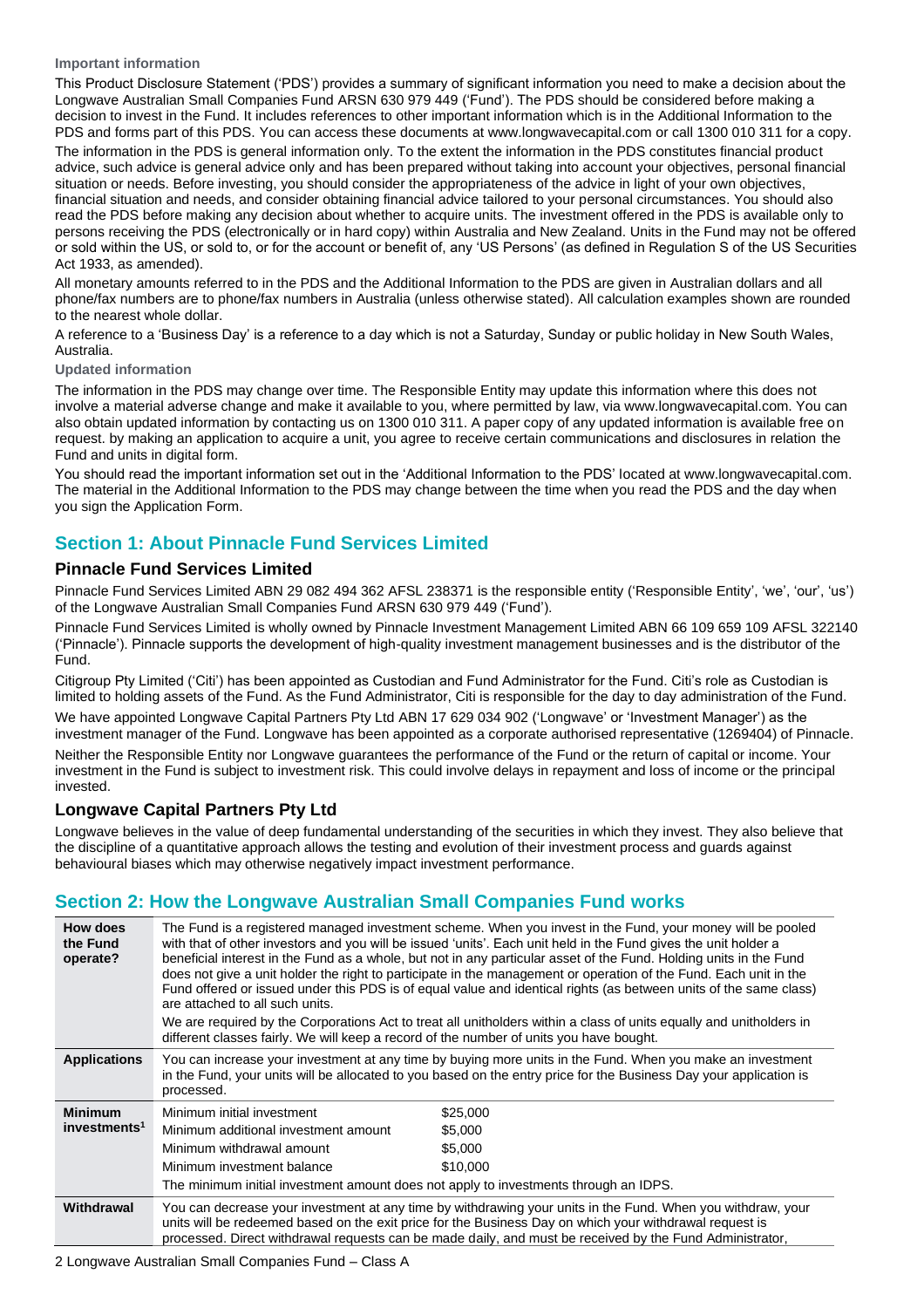|                               | Citigroup Pty Limited ('Citi'), prior to 12pm (Sydney time) on a Business Day. Withdrawal requests received after<br>that time, or on a non-Business Day, will be treated as being received on the next Business Day. Electronic<br>transfer of the redemption proceeds can take up to 7 Business Days, however it will often be completed in a<br>shorter period of time.                                                                                                                                                                                                                                                                                                                                                                                                                                                                                                                                                                                                                                                                                                                                                                                                                                                                                  |
|-------------------------------|-------------------------------------------------------------------------------------------------------------------------------------------------------------------------------------------------------------------------------------------------------------------------------------------------------------------------------------------------------------------------------------------------------------------------------------------------------------------------------------------------------------------------------------------------------------------------------------------------------------------------------------------------------------------------------------------------------------------------------------------------------------------------------------------------------------------------------------------------------------------------------------------------------------------------------------------------------------------------------------------------------------------------------------------------------------------------------------------------------------------------------------------------------------------------------------------------------------------------------------------------------------|
|                               | There is a minimum withdrawal amount of \$5,000. If your withdrawal request would result in your investment<br>balance being less than \$10,000, we may treat your withdrawal request as being for your entire investment. We<br>will provide investors with advance notice of any compulsory redemption. The minimum balance does not apply to<br>investments through an IDPS.                                                                                                                                                                                                                                                                                                                                                                                                                                                                                                                                                                                                                                                                                                                                                                                                                                                                             |
| <b>Access to</b><br>funds     | Extreme market conditions can cause difficulties or delays to the Fund being able to sell its assets or requiring it<br>to freeze withdrawals. These circumstances could result in it taking a period of time before you are able to<br>withdraw your investment, or for it taking longer than usual for you to receive your withdrawal proceeds. We will<br>not satisfy a withdrawal request if the Fund becomes illiquid (as defined under the Corporations Act 2001<br>('Corporations Act')). In certain circumstances we may suspend withdrawals.                                                                                                                                                                                                                                                                                                                                                                                                                                                                                                                                                                                                                                                                                                       |
| <b>Unit price</b>             | A unit price is calculated for every Business Day which is equal to the value of the Fund's net assets attributable<br>to the units divided by the number of units. Generally, the unit price changes daily as the market value of the<br>Fund's assets rises or falls.                                                                                                                                                                                                                                                                                                                                                                                                                                                                                                                                                                                                                                                                                                                                                                                                                                                                                                                                                                                     |
|                               | The entry price is calculated by taking the net asset value of the Fund apportioned to the Class A units and<br>adding to it an amount which reflects the estimated cost of acquiring the Fund's assets (subject to the<br>Responsible Entity's discretion to reduce or waive such costs) and dividing the net figure by the number of Class<br>A units on issue in the Fund.                                                                                                                                                                                                                                                                                                                                                                                                                                                                                                                                                                                                                                                                                                                                                                                                                                                                               |
|                               | The exit price of the Fund is calculated by taking the net asset value of the Fund apportioned to the Class A units<br>and subtracting from it an amount which reflects the estimated cost of selling the Fund's assets (subject to the<br>Responsible Entity's discretion to reduce or waive such costs) and dividing the net figure by the number of Class<br>A units on issue in the Fund.                                                                                                                                                                                                                                                                                                                                                                                                                                                                                                                                                                                                                                                                                                                                                                                                                                                               |
|                               | Current unit prices for the Fund are available on www.longwavecapital.com or by contacting us on 1300 010 311<br>or service@pinnacleinvestment.com.                                                                                                                                                                                                                                                                                                                                                                                                                                                                                                                                                                                                                                                                                                                                                                                                                                                                                                                                                                                                                                                                                                         |
| <b>NAV</b>                    | The Net Asset Value or 'NAV' of the Fund apportioned to the Class A units is calculated by deducting the value of<br>the fees, charges, expenses and other liabilities from the value of the gross assets attributable to the Class A<br>units in the Fund.                                                                                                                                                                                                                                                                                                                                                                                                                                                                                                                                                                                                                                                                                                                                                                                                                                                                                                                                                                                                 |
|                               | Current NAV per unit of the Fund is available on www.longwavecapital.com or by contacting us on 1300 010 311<br>or service@pinnacleinvestment.com.                                                                                                                                                                                                                                                                                                                                                                                                                                                                                                                                                                                                                                                                                                                                                                                                                                                                                                                                                                                                                                                                                                          |
| <b>Unit pricing</b><br>policy | The Responsible Entity complies with ASIC Class Order 13/655 as it relates to unit pricing requirements and has<br>adopted a compliant policy for unit pricing discretions it uses in relation to the Fund ('Unit Pricing Policy').<br>Additional documents may be prepared for this purpose from time to time.                                                                                                                                                                                                                                                                                                                                                                                                                                                                                                                                                                                                                                                                                                                                                                                                                                                                                                                                             |
| <b>Distributions</b>          | Distributions are payable half-yearly as at 31 December and 30 June subject to the Fund having sufficient<br>distributable income. The net distributable income of the Fund is allocated to unitholders on a per-unit basis<br>according to the number of units held in the Fund at the end of the distribution period. Distributable income is<br>calculated annually and is generally sent to unitholders within one month of the last day of the distribution period.<br>A distribution reduces the Fund's net asset value and is therefore reflected in the Fund's unit price.                                                                                                                                                                                                                                                                                                                                                                                                                                                                                                                                                                                                                                                                          |
|                               | The Fund's distributable income<br>apportioned to units<br>Your distribution $=$<br>The number of units you hold<br>x<br>Total number of units on issue                                                                                                                                                                                                                                                                                                                                                                                                                                                                                                                                                                                                                                                                                                                                                                                                                                                                                                                                                                                                                                                                                                     |
|                               | Distributions will be reinvested for additional units in the Fund unless otherwise instructed.                                                                                                                                                                                                                                                                                                                                                                                                                                                                                                                                                                                                                                                                                                                                                                                                                                                                                                                                                                                                                                                                                                                                                              |
| <b>Indirect</b><br>investors  | Investors and prospective investors may also access the Fund indirectly. This PDS has been authorised for use<br>by operators through an Investor Directed Portfolio Service ('IDPS') or master trust. An IDPS is an investment and<br>reporting service offered by an operator. People who invest through an IDPS, master trust or wrap account<br>are indirect investors. Such indirect investors do not acquire the rights of a unitholder of the Fund. Rather, it is the<br>operator or custodian of the IDPS or master trust that acquires those rights. Therefore, indirect investors do not<br>receive income distributions or reports directly from us, do not have the right to attend meetings of unit holders<br>and do not have cooling off rights. Different investment, balance and withdrawal minimums may also apply.<br>Indirect investors should not complete the Fund's Application Form. The rights of indirect investors are set out in<br>the disclosure document for the IDPS or master trust. If you are investing through an IDPS or a master trust,<br>enquiries should be made directly to the IDPS operator or the trustee of the master trust. Any changes to investor<br>details must also be made through the IDPS operator. |

1. Or less at the discretion of the Responsible Entity.

You should read the important information about 'How the Fund works' before making a decision. Go to 'Additional Information to the PDS' located at www.longwavecapital.com. The material relating to 'How the Fund Works' may change between the time when you read this PDS and the day when you sign the Application Form.

# <span id="page-2-0"></span>**Section 3: Benefits of investing in the Fund**

The Fund aims to outperform the S&P/ASX Small Ordinaries Accumulation Index over the long term and aims to provide long term capital growth through investment in a diversified portfolio of high-quality Australasian small companies (outside S&P/ASX 100 Index at time of investment or expected to be within six months). This provides investors with exposure to small company equities within Australia and New Zealand.

## **Significant features and benefits**

**Highly active**| Role in investor portfolios as a high active share, high alpha driver within Australian equity allocations

**Experienced team** | Experienced and aligned investment team managing highly differentiated, strong performing portfolios for long term investors.

**Diversification** | A diversified smaller companies fund that combines fundamental insight with quantitative discipline.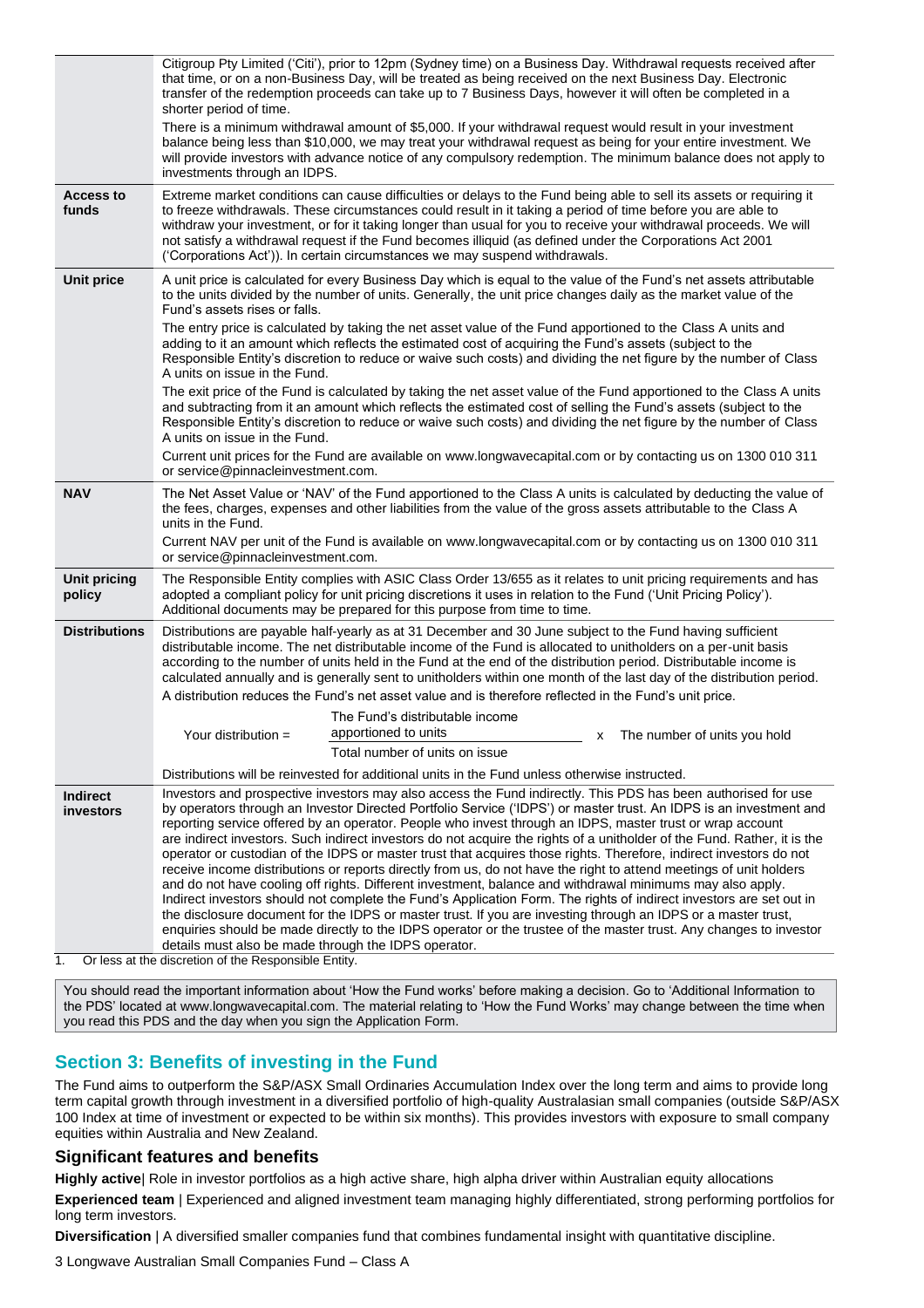**Risk aware** | Assessing risk is central to Longwave's thinking around portfolio construction and investment.

**Differentiated strategy** ǀ Longwave's process is a unique combination fundamental and quantitative philosophies in the pursuit of a risk-controlled portfolio of high-quality small companies.

## <span id="page-3-0"></span>**Section 4: Risks of managed investment schemes**

**All investments carry risk**. All managed investment schemes carry different types of risk which can have varying impacts on returns. Due to uncertainty in all investments, there can be no assurance that the Fund will achieve its investment objectives. The value of your units at any point in time may be worth less than your original investment even after taking into account the reinvestment of Fund distributions. Future returns may differ from past returns. Returns are not guaranteed, and you may lose some or all of your money. You need to consider the level of risk that you are comfortable with, taking into account factors such as your objectives, financial situation and needs.

Risks can be managed but cannot be completely eliminated. It is important to understand that:

- the value of your investment may go up and down;
- investment returns may vary, and future returns may be different from past returns;
- returns are not guaranteed and there is always the chance that you may lose money on any investment you make; and
- laws affecting your investment may change over time, which may impact the value and returns of your investment.

#### The significant risks for the Fund are:

**Counterparty risk** - There is a risk with external counterparty and service provider arrangements that the party to a contract defaults on, or fails to perform, its contractual obligations.

**Currency risk** - Investing in assets denominated in or primarily exposed to a currency other than the Fund's base currency may cause losses resulting from exchange rate fluctuations.

**Derivative risk** - The Fund may invest in derivatives as part of its investment strategy. A derivative is an instrument whose value is linked to the value of an underlying asset and can be a highly volatile investment instrument.

**Equity security risk** - The Fund primarily invests in equity securities issued by listed companies. The share price of a security can rise and fall as a consequence of many factors including, but not limited to, economic conditions, adverse investor sentiment, management performance, financial leverage, or factors that affect the company's industry.

**Foreign investment risk** - The Fund may invest in a range of international securities or foreign investment vehicles, and in companies that have exposure to a range of international economies and regulatory environments, which may impact the Fund's international investments.

**Income risk** - The Fund may make payments (regular or irregular) as distributions, depending on the income the Fund receives from underlying assets, which may fluctuate significantly in their market value.

**Investment strategy risk** - The success of the Fund depends upon the investment manager's ability to develop and implement investment processes and identify investment opportunities that achieve the investment objectives of the Fund.

**Investment structure risk** - There are risks associated with investing in the Fund, such as risks of the Fund's termination, changes to investment strategy or structure, changes to fees or expenses, or changes to the Fund's operating rules (such as payments or reinvestments of distributions, or additional investments).

**Liquidity risk** - Whilst the Fund is primarily exposed to traded assets traded on any Australian and International exchanges, and which are generally considered liquid, under extreme market conditions there is a risk that investments cannot be readily converted into cash or at an appropriate price.

**Market risk** - The Fund has exposure to different markets, such as fixed income, equity, or derivative markets, and is not expected to behave like a cash investment. The Fund may be materially affected by market, economic and political conditions globally.

**Regulatory risk** - The value of some investments may be adversely affected by changes in government policies, regulations and laws, including tax laws and laws affecting registered managed investment schemes.

**Small Company risk** - Investing in securities of smaller companies may be riskier than investing in larger, more established companies as they are more likely to have limited markets, narrower product lines and they may depend heavily on key personnel.

**Unlisted security risk** - Unlisted securities can be less liquid or less transparent than listed securities.

**Withdrawal risk** - If we determine that this is in the best interests of all unit holders, we may suspend or delay withdrawals and these payments make take longer than the typical timeframe.

You should read the important information about 'Risks of Managed Investment Schemes' before making a decision. Go to 'Additional Information to the PDS' located at www.longwavecapital.com. The material relating to 'Risks of Managed Investment Schemes' may change between the time when you read this PDS and the day when you sign the Application Form.

## <span id="page-3-1"></span>**Section 5: How we invest your money**

| Investment objective <sup>1</sup>             | The Fund aims to outperform the Benchmark over the long term.                                                                                 |                               |
|-----------------------------------------------|-----------------------------------------------------------------------------------------------------------------------------------------------|-------------------------------|
| <b>Benchmark</b>                              | S&P/ASX Small Ordinaries Accumulation Index                                                                                                   |                               |
| <b>Suggested minimum</b><br>investment period | 5-7 years                                                                                                                                     |                               |
| <b>Risk level</b>                             | High. This means there is a high risk of losing money in any year. Conversely, the Fund aims to<br>produce higher returns over the long term. |                               |
| <b>Investment guidelines</b>                  | The Fund aims to hold approximately 80 to 140 securities at any time.                                                                         |                               |
| <b>Portfolio allocation</b>                   | <b>Asset Class</b>                                                                                                                            | Investment Range <sup>2</sup> |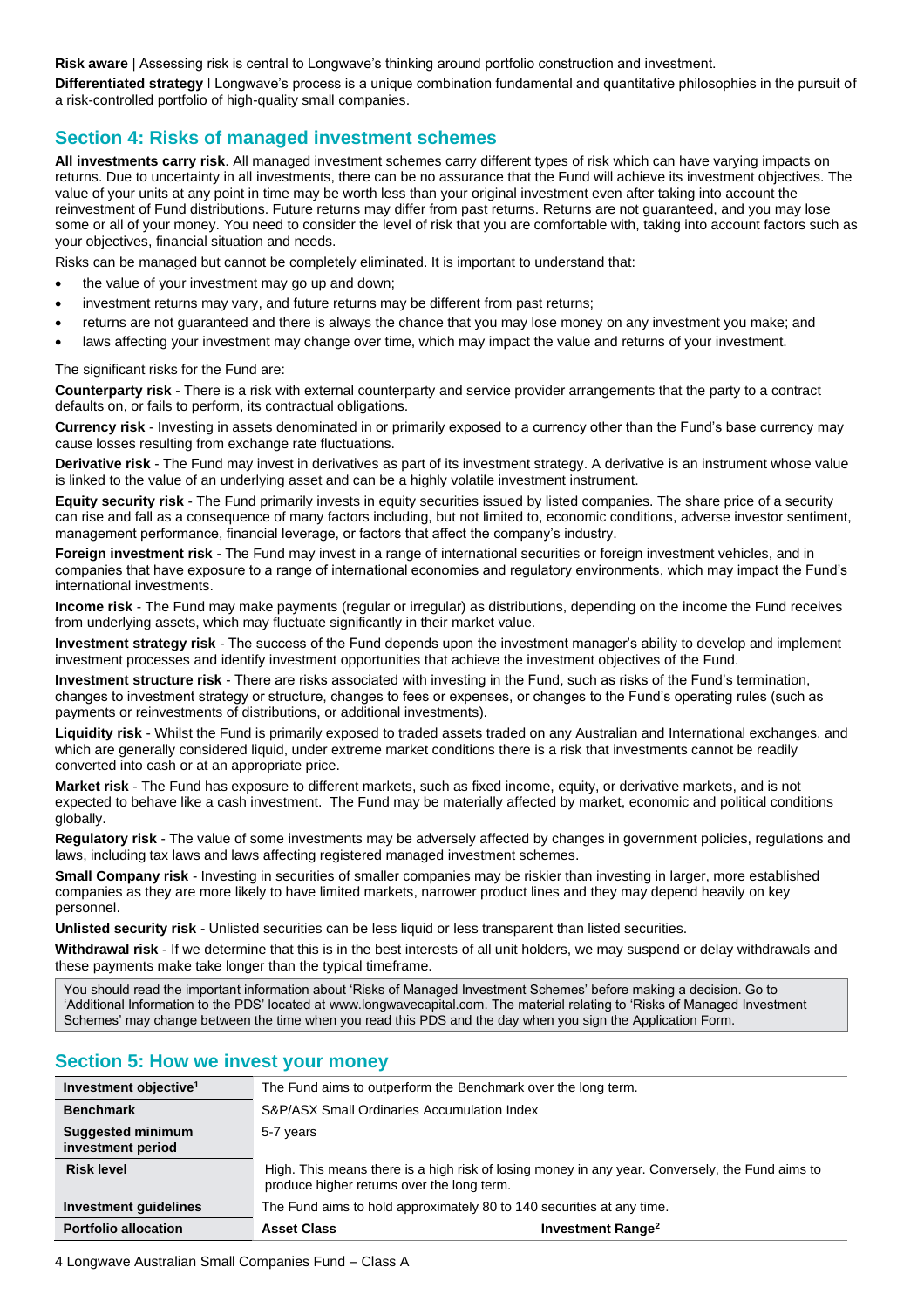|                                                                           | Australia and New Zealand Equities <sup>3</sup><br>Cash and equivalents                                                                                                                                                                                                                                                                                                                                                                                                                                                                                                          | $90\% - 100\%$<br>$0\% - 10\%$ |
|---------------------------------------------------------------------------|----------------------------------------------------------------------------------------------------------------------------------------------------------------------------------------------------------------------------------------------------------------------------------------------------------------------------------------------------------------------------------------------------------------------------------------------------------------------------------------------------------------------------------------------------------------------------------|--------------------------------|
| <b>Currency exposure</b>                                                  | The Fund is unhedged to the Australian dollar.                                                                                                                                                                                                                                                                                                                                                                                                                                                                                                                                   |                                |
| Labour standards or<br>environmental, social or<br>ethical considerations | While Longwave applies environmental, social (including labour standards) and corporate<br>governance ('ESG') considerations when selecting, retaining or realising investments in the Fund,<br>it does not apply any specific methodology to measure individual companies with respect to their<br>ESG standing. In reviewing a company, it may look to engage with the company and influence its<br>thinking with respect to these matters, and where Longwave believes the company has<br>demonstrated willful disregard for ESG principles it may choose to avoid or divest. |                                |

1. The investment objective is expressed after the deduction of management fees, expense recoveries and taxation, i.e. the investment objective is measured relative to the Fund's benchmark, after fees and costs and taxes are deducted from the Fund's performance. Refer to Sections 6 and 7 for further information on fees and other costs and taxation. The investment objective is not intended to be a forecast, it is only an indication of what the investment strategy aims to achieve over the medium to long term, assuming financial markets remain relatively stable during that time. The Fund may not achieve its investment objective and returns are not guaranteed.

- 2. The above ranges are indicative only. The Fund will be rebalanced within a reasonable period of time should the exposure move outside of the above ranges.
- The Fund may also hold unlisted securities.

You should read the important information about 'How we invest your money' and 'How we keep you informed' before making a decision. Go to 'Additional Information to the PDS' located at www.longwavecapital.com. The material relating to 'How We Invest Your Money' may change between the time when you read this PDS and the day when you sign the Application Form.

# <span id="page-4-0"></span>**Section 6: Fees and other costs**

#### **DID YOU KNOW?**

Small differences in both investment performance and fees and costs can have a substantial impact on your long-term returns.

For example, total annual fees and costs of 2% of your fund balance rather than 1% could reduce your final return by up to 20% over a 30-year period (for example, reduce it from \$100,000 to \$80,000). You should consider whether features such as superior investment performance or the provision of better member services justify higher fees and costs. You may be able to negotiate to pay lower fees. Ask the Fund (being the Responsible Entity) or your financial adviser.

## **TO FIND OUT MORE**

If you would like to find out more or see the impact of the fees based on your own circumstances, the Australian Securities and Investments Commission ('ASIC') Moneysmart website (www.moneysmart.gov.au) has a managed funds fee calculator to help you check out different fee options.

The information in the following Fees and Costs Summary can be used to compare costs between different simple managed investment schemes. These fees and costs may be deducted from your account, from the returns on your investment or from the Fund assets as a whole. Taxes are set out in Section 7 of this PDS. You should read all the information about fees and costs because it is important to understand their impact on your investment. You should use this information to compare this product with other simple managed investment schemes.

**WARNING**: Additional fees and costs may be paid to a financial adviser if a financial adviser is consulted. The details of these fees and costs should be set out in the statement of advice by your adviser

FEES AND COSTS SUMMARY: LONGWAVE AUSTRALIAN SMALL COMPANIES FUND

| Type of fee or cost                                                                                               | Amount                                                                                  | How and when paid                                                                                                                                                                                                                                                                                            |
|-------------------------------------------------------------------------------------------------------------------|-----------------------------------------------------------------------------------------|--------------------------------------------------------------------------------------------------------------------------------------------------------------------------------------------------------------------------------------------------------------------------------------------------------------|
| Ongoing Annual fees and Costs <sup>1,3</sup>                                                                      |                                                                                         |                                                                                                                                                                                                                                                                                                              |
| <b>Management fees and costs</b><br>The fees and costs for managing your<br>investment.                           | Management fee of 0.89%<br>p.a. of the NAV of the Fund <sup>5</sup>                     | The management fee is calculated daily<br>based on the Fund's NAV, reflected in the<br>daily unit price and payable monthly in<br>arrears from the Fund<br>Extraordinary expenses are paid from Fund<br>assets as and when incurred. <sup>4</sup>                                                            |
| <b>Performance fees</b><br>Amounts deducted from your investment in<br>relation to the performance of the product | Nil                                                                                     | Not applicable                                                                                                                                                                                                                                                                                               |
| <b>Transaction costs</b><br>The costs incurred by the scheme when buying<br>or selling assets                     | Transaction costs are<br>estimated to amount to<br>0.03% p.a. of the NAV of the<br>Fund | Transaction costs associated with dealing<br>with the Fund's assets may be recovered<br>from the Fund. As some transaction costs<br>will be paid for by investors who are<br>charged the buy/sell spread when they<br>enter or exit the Fund, the transaction costs<br>are shown net of the buy/sell spread. |
| Member activity related fees and costs (fees for services or when your money moves in or out of the Fund)         |                                                                                         |                                                                                                                                                                                                                                                                                                              |
| <b>Establishment fee</b><br>The fee to open your investment                                                       | Nil                                                                                     | Not applicable                                                                                                                                                                                                                                                                                               |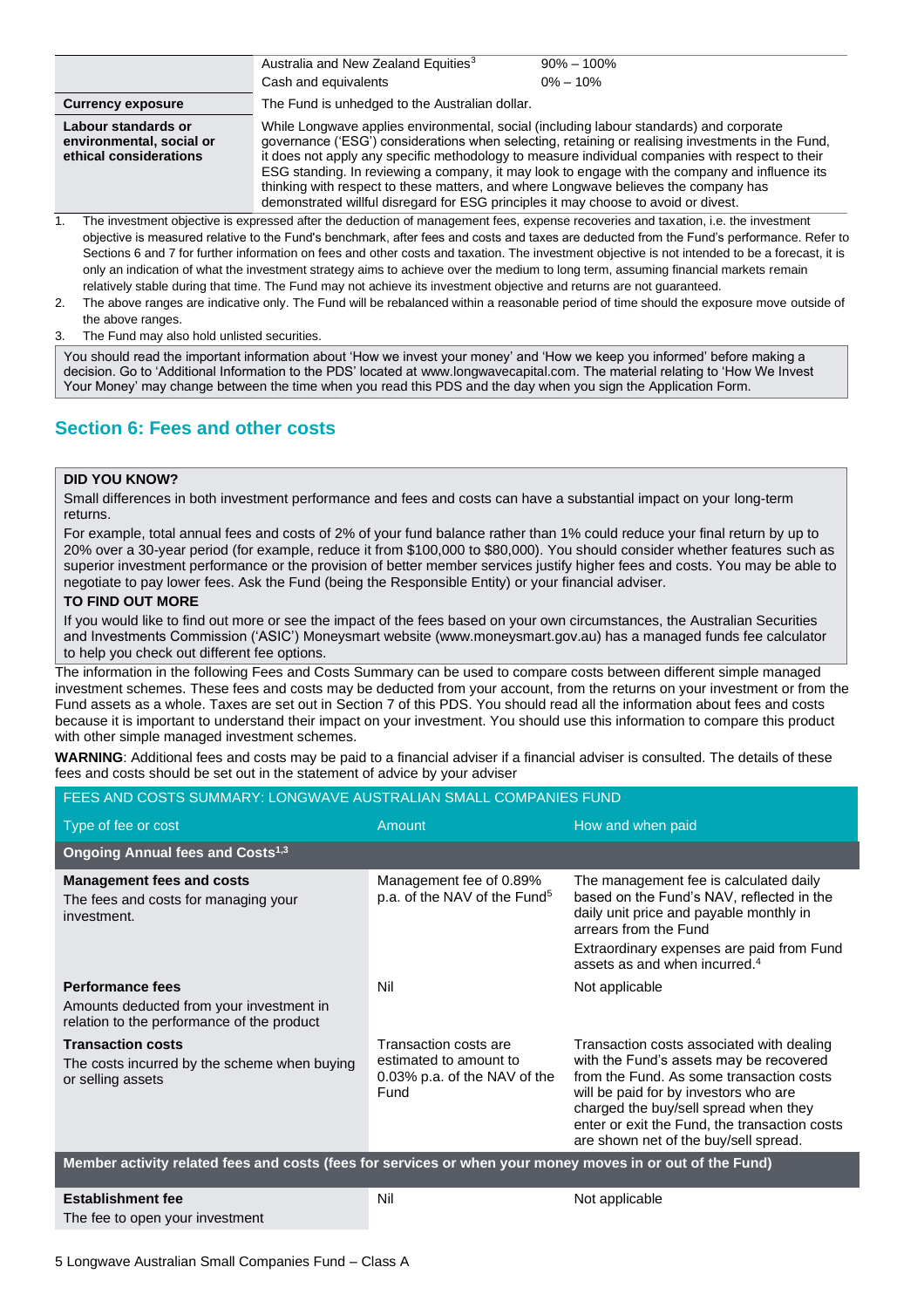| FEES AND COSTS SUMMARY: LONGWAVE AUSTRALIAN SMALL COMPANIES FUND                                                                        |                                         |                                                                                                                                                                                                                                                                                 |
|-----------------------------------------------------------------------------------------------------------------------------------------|-----------------------------------------|---------------------------------------------------------------------------------------------------------------------------------------------------------------------------------------------------------------------------------------------------------------------------------|
| <b>Contribution fee</b><br>The fee on each amount contributed to your<br>investment                                                     | Nil                                     | Not applicable                                                                                                                                                                                                                                                                  |
| Buy/sell spread <sup>2</sup><br>An amount deducted from your investment<br>representing costs incurred in transactions by<br>the scheme | 0.30% upon entry and<br>0.30% upon exit | The buy/sell spread is applied to each<br>application and withdrawal from the Fund<br>and operates to increase the relevant unit<br>price for each new investment and to<br>decrease the unit price for each withdrawal<br>to cover costs of dealing with the Fund's<br>assets. |
| Withdrawal fee<br>The fee on each amount you takeout of your<br>investment                                                              | Ni                                      | Not applicable                                                                                                                                                                                                                                                                  |
| <b>Exit fee</b><br>The fee to close your investment                                                                                     | Nil                                     | Not applicable                                                                                                                                                                                                                                                                  |
| <b>Switching fee</b><br>The fee for changing investment options                                                                         | Nil                                     | Not applicable                                                                                                                                                                                                                                                                  |

1. Fees are inclusive of GST and net of any applicable Reduced Input Tax Credits ('RITC').

- 2. When money moves in or out of the Fund, you may incur a buy/sell spread which is included in the unit price of the Fund. Refer to 'Buy/Sell spread' in 'Additional Information to the PDS' for more information.
- 3. The amount of this fee can be negotiated for certain investors such as wholesale clients (as defined in the Corporations Act), depending on factors such as the amount invested.
- 4. Refer to 'Extraordinary expenses' in 'Additional Information to the PDS' for more information.
- 5. The management fee for this Fund is variable based on the value of assets attributed to Class A. Please see below for more information.

#### **Example of annual fees and costs for the Fund**

This table gives an example of how the fees and costs for the Fund can affect your investment over a one (1) year period. You should use this table to compare this product with other managed investment products.

| <b>Example of fee or</b><br>cost         | <b>Amount</b>                                                                                                                                                               | Balance of \$50,000 with a contribution of \$5,000 during the<br><b>vear</b>                                   |
|------------------------------------------|-----------------------------------------------------------------------------------------------------------------------------------------------------------------------------|----------------------------------------------------------------------------------------------------------------|
| <b>Contribution fees</b>                 | Nil                                                                                                                                                                         | For every additional \$5,000 you put in, you will be charged \$0.                                              |
| <b>PLUS</b> Management<br>fees and costs | $0.89%$ p.a.                                                                                                                                                                | And, for every \$50,000 you have in the Fund you will be<br>charged or have deduced from your investment \$445 |
| <b>PLUS</b> Performance<br>fees          | Nil                                                                                                                                                                         | Not applicable.                                                                                                |
| <b>PLUS</b> Transaction<br>costs         | $0.03\%$ p.a.                                                                                                                                                               | And, you will be charged or have deducted from your<br>investment \$15 in transaction costs                    |
| <b>EQUALS Cost of Fund</b>               | If you had an investment of \$50,000 at the beginning of the year and you put in an additional<br>\$5,000 during the year, you will be charged a fee of \$460. <sup>1</sup> |                                                                                                                |
|                                          | What it costs you will depend on the investment option you choose and the fees you<br>negotiate.                                                                            |                                                                                                                |

1. The example assumes management costs are calculated on a balance of \$50,000 with the \$5,000 contribution occurring at the end of the first year. Therefore, management costs are calculated using the \$50,000 balance only. Additional fees may apply, including a buy/sell spread (refer to further information below).

Please note that this is just an example. In practice, your investment balance will vary, as will related management costs. Fee rebates may be individually negotiated with wholesale clients (as defined in the Corporations Act). Go to 'Additional Information to the PDS' located at www.longwavecapital.com for further information about negotiable fees.

We have the right to increase the fees or to charge fees not currently levied up to the maximum limits set out in the Fund constitution without your consent. If we choose to exercise this right, we will provide you with 30 days prior written notice.

#### **Management fee**

The management fee of the Fund is variable based on the net value of the assets attributed to Class A. When the value of the assets attributed to the Class increases past a threshold, the fee rate decreases. If the value of the assets attributed to the Class decreases, the fee rate increases. These are outlined below.

| Value of the assets<br>attributed to Class A | Fee rate |
|----------------------------------------------|----------|
| $$0 - $100m$                                 | $0.89\%$ |
| Over \$100m - \$300m                         | $0.85\%$ |
| Over \$300m - \$500m                         | 0.80%    |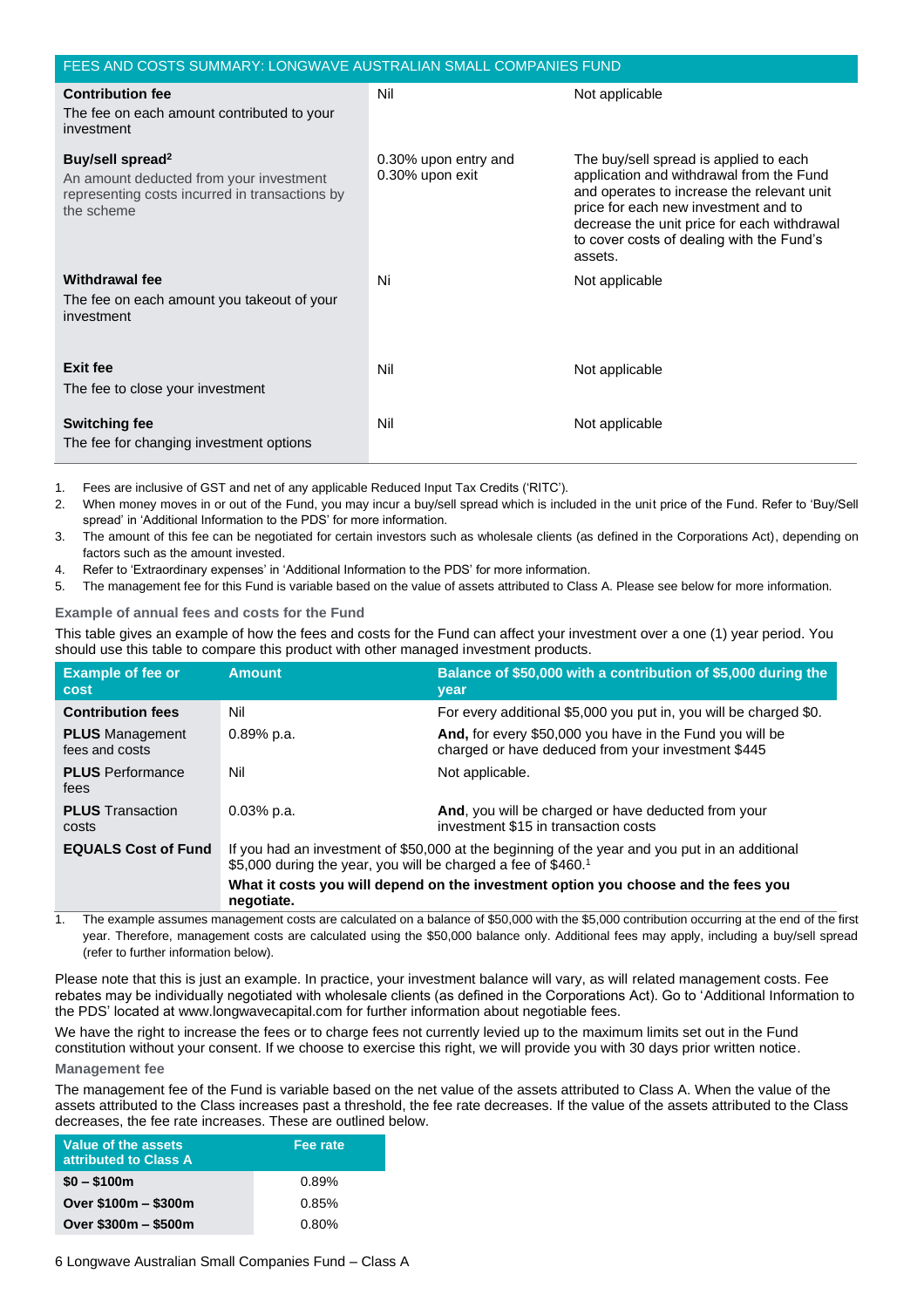| Value of the assets<br>attributed to Class A | Fee rate |
|----------------------------------------------|----------|
| <b>Over \$500m</b>                           | 0.75%    |

The daily management fee applied is based on the previous Business Day's net asset value of the assets attributed to the Class. This fee is reflected in the daily unit price and payable monthly in arrears from the Fund.

You should read the important information about 'Fees and other costs' before making a decision. Go to 'Additional Information to the PDS' located at www.longwavecapital.com. The material relating to 'Fees and Costs' may change between the time when you read this PDS and the day when you sign the Application Form.

# <span id="page-6-0"></span>**Section 7: How managed investments schemes are taxed**

**WARNING:** Investing in a registered managed investment scheme may have tax consequences. You are strongly advised to seek professional tax advice.

The taxation implications of investing in the Fund can be complex and depend on a number of factors, including whether you are a resident or non-resident of Australia for taxation purposes and whether you hold the units on capital account or revenue account.

The Fund is an Australian resident for tax purposes and does not generally pay tax on behalf of its investors. Investors are generally subject to tax on their share of taxable income and capital gains attributed to them by the Fund each year.

You should read the important information about 'Taxation' before making a decision. Go to 'Additional Information to the PDS' located at www.longwavecapital.com. The material relating to 'Taxation' may change between the time when you read this PDS and the day when you sign the Application Form.

# <span id="page-6-1"></span>**Section 8: How to apply**

#### **Direct investors**

To apply for units in the Fund directly, please read this PDS together with the Additional Information to the PDS located at www.longwavecapital.com then complete the Application Form.

Direct applications received, verified and accepted by the Citi prior to 12pm (Sydney time) on a Business Day will generally be processed using the unit price for that day. For applications accepted after 12pm (Sydney time) or on a non-Business Day, generally the next Business Day's unit price will apply.

We reserve the right not to accept (wholly or in part) any application for any reason or without reason. No interest is received on application monies, including monies for additional investments, and no interest will be paid to you if for any reason your application can not be accepted.

#### **Indirect investors**

If you are investing through an IDPS or a master trust, enquiries should be made directly to the IDPS operator or the trustee of the master trust.

## **Cooling-off**

If you are a retail client (as defined in the Corporations Act) investing directly in the Fund, you have a 14-day cooling-off period. If you exercise your cooling-off rights, we will return your money to you and no fees will apply. However, the amount you receive will reflect any movement (either up or down) in the unit price of the Fund which means that there may be tax implications for you. The 14-day cooling-off period commences on the earlier of the end of the fifth Business Day after we issue the units to you or from the date you receive confirmation of your application.

If you exercise your cooling-off rights, we will return your money to you and no fees will apply. However, the repayment of your investment under the cooling-off rights is subject to market adjustment (either positive or negative) during the period in which the investment has been held. Where appropriate, administration costs may also be deducted, and the buy/sell spread will be applied. Therefore, there may be tax implications for you.

Cooling-off rights do not apply to:

- wholesale clients (as defined in the Corporations Act);
- to the operator of an IDPS or trustee of a master trust. Indirect investors do no have cooling off rights in respect of any units held in the Fund. Speak with the IDPS operator or trustee of a master trust to determine whether any cooling off rights are available to you through the service; or
- where units have been issued as a result of an additional investment, switch or distribution reinvestment plan.

## **Complaints**

The Responsible Entity has in place a procedure for handling all complaints. All complaints should be made by contacting us:

**Complaints Resolution Officer** Pinnacle Fund Services Limited

PO Box R1313 Royal Exchange NSW 1225 Email: complaints@pinnacleinvestment.com Telephone: 1300 010 311

All complaints received will be acknowledged in writing within 1 Business Day or as soon as practicable after receiving the complaint. The Responsible Entity will act in good faith to ensure your complaint is investigated and resolved. If your issue has not been satisfactorily resolved within 30 calendar days, you can lodge a complaint with the Australian Financial Complaints Authority ('AFCA'). AFCA provides fair and independent financial services complaint resolution that is free to consumers. You can contact AFCA at:.